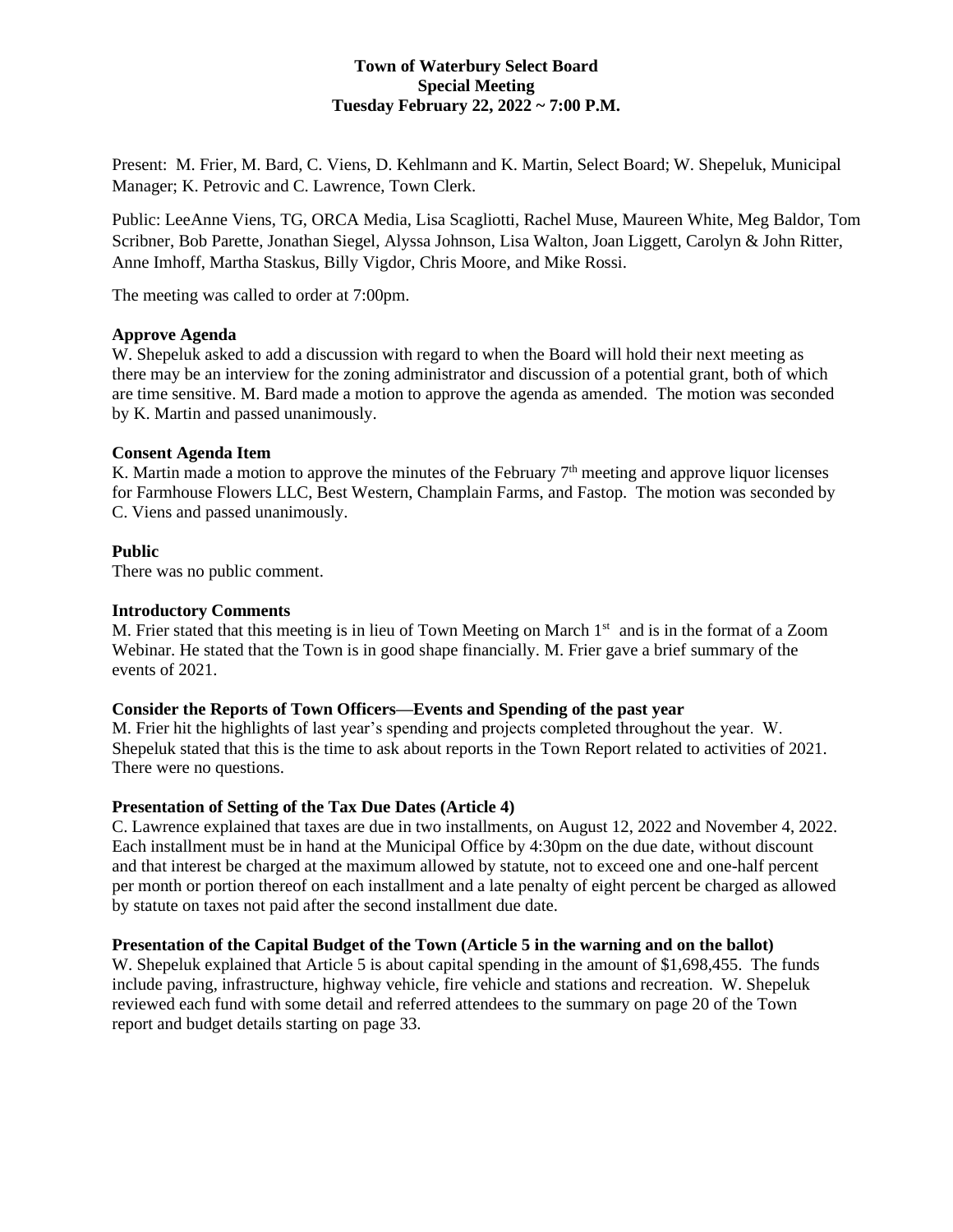# **Presentation of the budgets for the Operating Funds, Designated Reserve Funds and Special Purpose Funds of the Town (Article 6)**

W. Shepeluk referred the attendees to the budget summary on page 18 of the Town report and budget details starting on page 21. W. Shepeluk reviewed the revenue and expenses in some detail and stated that the 2022 projected tax rate is 53 cents assuming a 1 percent increase in the grand list. Article 6 asked the voters to set a tax rate of up to 53 cents. W. Shepeluk stated that there are several one-time expenditures in the 2022 proposed budget and that the Board has been very fiscally responsible especially during the pandemic. There were no questions.

## **Presentation of the proposed appropriation of \$100,000 to the Ice Center of Washington West to allow for necessary capital improvements to the facility, at no cost to the taxpayers, using American Rescue Plan Act (ARPA) funds provided by the U.S. Federal Government (Article 7)**

W. Shepeluk stated that there is information on this article in the Town Manager's report that starts on page 9, most significantly on pages 10 and 11. W. Shepeluk stated that the Ice Center is a non-profit that serves the greater community and the Harwood hockey community. He then gave a brief history of the Center. In past years, there has been no appropriation of municipal funds. The Center was hit very hard during the pandemic with continued expenses and no revenue, thereby causing expenditures from the capital reserve fund. This article will not cost local tax payers anything but would be funded by federal tax dollars. The Select Board hopes that approving this article will allow the Center to continue to operate as a private not-for-profit organization, using this one-time appropriation. W. Shepeluk explained that other organizations ask for appropriations each year.

W. Shepeluk directed the attendees to page 23 of the Town report, where \$600,000 of ARPA funds is budgeted for an appropriation to EFUD for water improvements for customers that live outside of the district, notably Kneeland Flats Trailer Park and a service line on Route 100. This appropriation is conditioned on EFUD taking some action at their annual meeting in May by turning over the Revolving Loan Fund to the Town.

T. Scribner asked if the Town would need to oversee to the use of the ARPA funds if the Ice Center article passes. W. Shepeluk stated that the funds would be used to replenish their capital reserve fund. There are other capital needs including repair to a cooling tower. The Center's Board of Directors will use the funds for necessary expenditures. The appropriation allows the facility to continue operating into the future without having to ask for more money. B. Parette stated that the Center could certainly use the replenishment of the capital reserve fund for ongoing maintenance and emergencies.

# **Presentation of the proposed expenditure of up to \$50,000 to engage a consultant to develop a Master Plan for recreation facilities at Hope Davey Park and on land used for recreation activities on 40 acres of land owned by the Edward Farrar Utility District on River Road, near the Ice Center of Washington West (Article 8)**

W. Shepeluk stated that Hope Davey Park is a mixed-use recreational facility in Waterbury Center. There is a section of the park that is utilized by disc golf course users. This use has morphed into a course that gets a lot of use and conflicts have arisen with the natural environment and other users of the park. This issue has been brought to the Select Board over the past couple of years and the Recreation Committee has been involved as well to address concerns. There has been a memorandum of understanding drafted with the disc golf participants. The facility should also be accessible to disabled visitors. This article would allow a consultant to be hired to review the facility and develop a master plan. There is also a group talking with the Board and EFUD Commissioners about a proposed skate park down by the Ice Center. There are several recreational activities on this property. Part of this funding would be used to develop a master plan for this area which is owned by EFUD. If this article passes, the hope is to hire one consultant to do the work at both locations. The consultant will be asked how to protect the wetland areas. B. Vigdor asked if there are similar issues at the waterworks. W. Shepeluk stated that the EFUD Commissioners are addressing concerns.